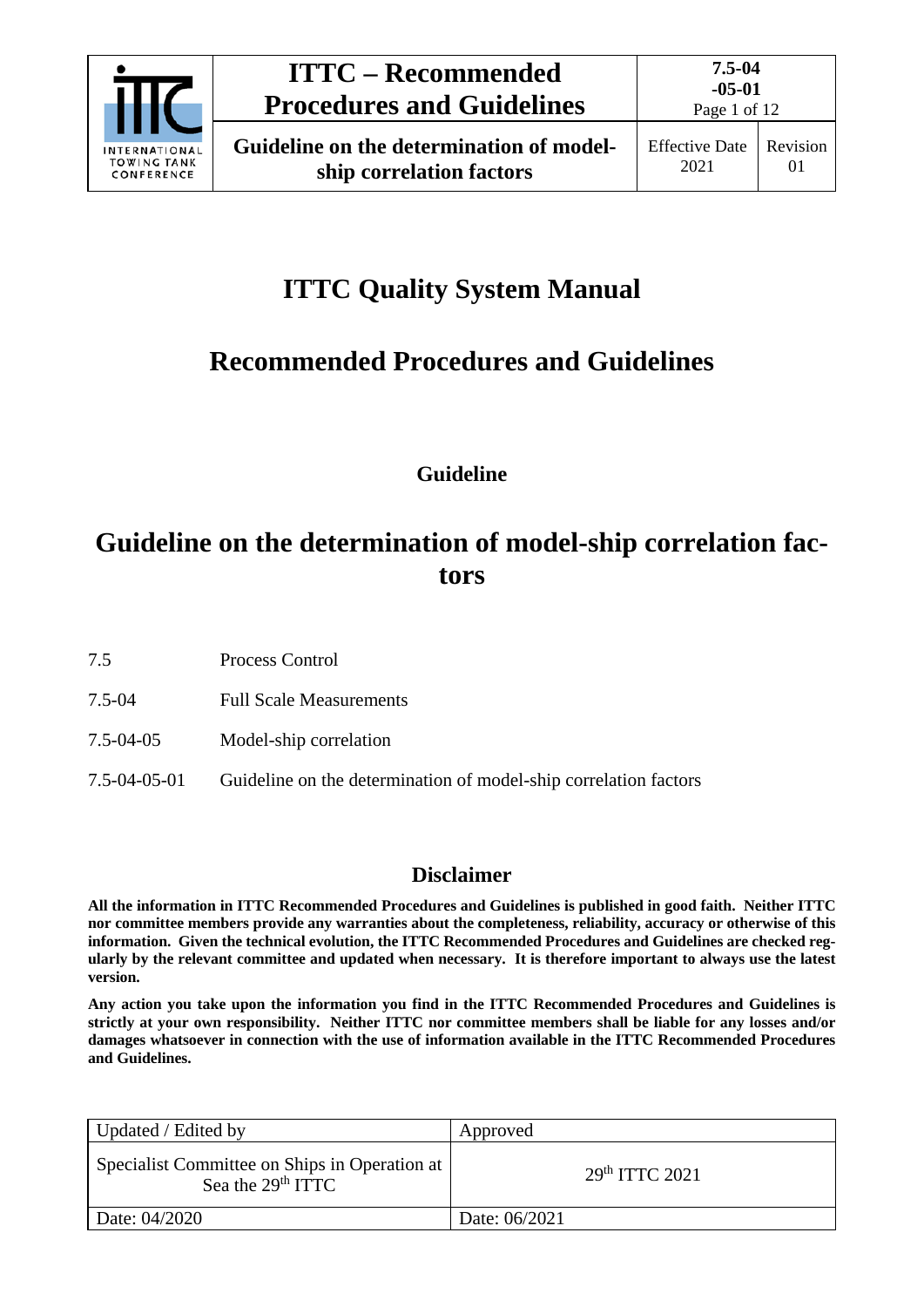

# **ITTC – Recommended Procedures and Guidelines**

**Guideline on the determination of modelship correlation factors**

Page 2 of 12

# **Table of Contents**

| 1.               |                                                                                                               |
|------------------|---------------------------------------------------------------------------------------------------------------|
| 2.               | <b>PARAMETERS AND SYMBOLS4</b>                                                                                |
| 3.               | <b>DESCRIPTION OF CORRELATION</b>                                                                             |
| <b>3.1</b>       | <b>General Procedure and minimum</b><br>requirements for determination of<br>towing tank specific correlation |
|                  |                                                                                                               |
| 3.3 <sup>2</sup> | Parameters of the correlation model7                                                                          |
| 3.4              | <b>Uncertainties in the Source Data and</b><br>the Influence on the Correlation                               |
| 4.               | <b>REFERENCES AND</b>                                                                                         |

| NET ENERGED ARD |
|-----------------|
|                 |

| APPENDIX A. : STUDY ON THE        |
|-----------------------------------|
| <b>DRAUGHT DEPENDENCY OF CA</b>   |
| <b>CORRELATION FACTOR</b>         |
|                                   |
|                                   |
|                                   |
| A.3. Method-dependency study 9    |
|                                   |
| A.5. Summary and Conclusions10    |
| APPENDIX B. RESULTS OF THE SAJ-   |
| <b>ITTC STUDY (INFORMATIVE)11</b> |
|                                   |
|                                   |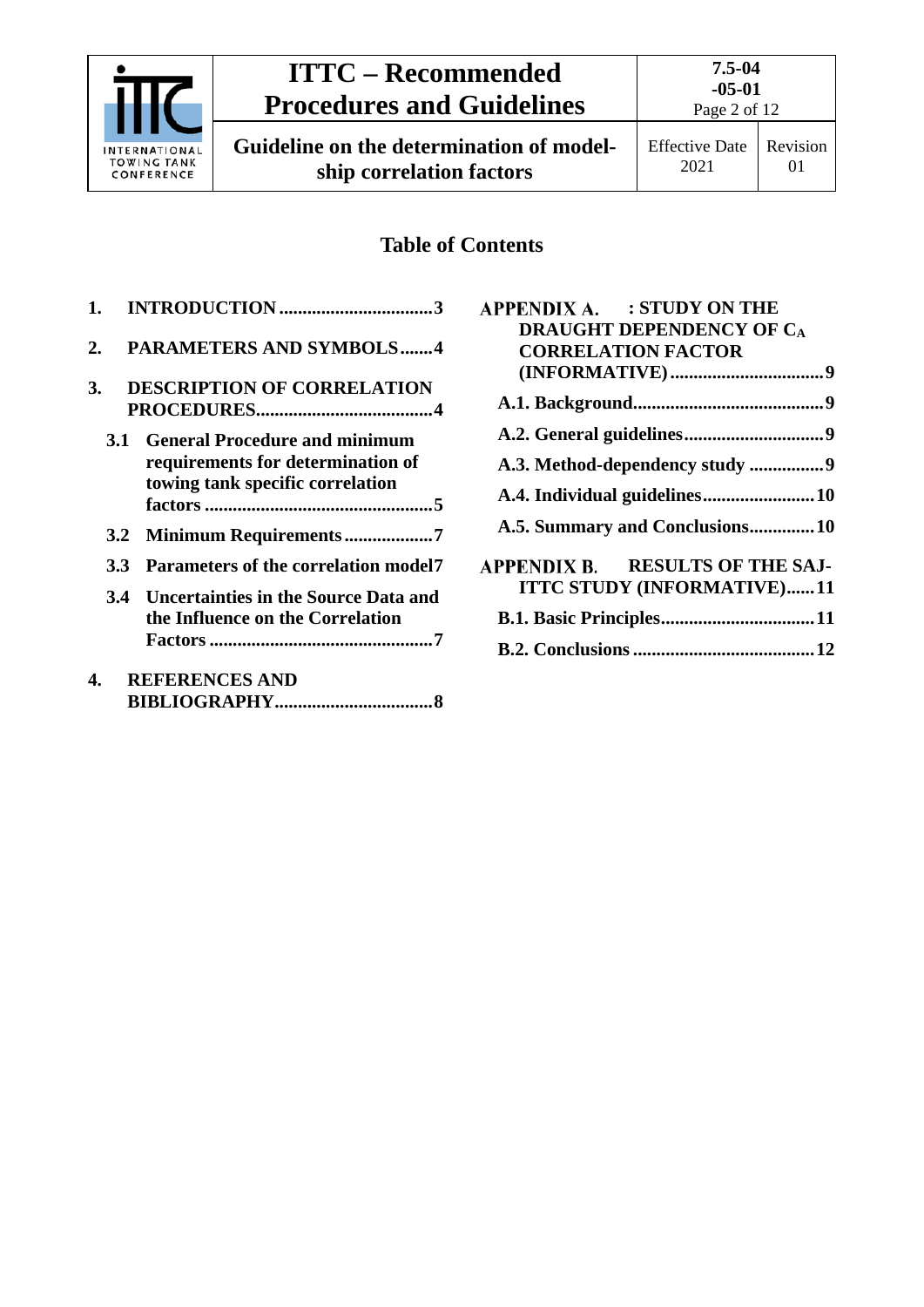

# **Guideline on the determination of model-ship correlation factors**

# <span id="page-2-0"></span>**1. INTRODUCTION**

ITTC recommended procedure 7.5-02-03- 01.4 [1] references four schemes to correlate the predicted full scale power of a ship from model test with the power demand obtained from corresponding sea trials:

- A) Correlation allowance *C*<sup>A</sup>
- B) Correlation scheme applying *CP CN* coefficients
- C) Correlation scheme applying  $\Delta C$ <sub>FC</sub>  $\Delta$ *wc* coefficients
- D) Correlation applying power identity with correlation factor *C<sub>NP</sub>* for correction of the ship's full scale rate of revolutions.

The basis for the determination of these correlation factors is always the comparison between predicted full scale values based on the towing tank experiments and the speed-power performance obtained from sea trials. Aiming to ensure a consistent quality of the obtained correlation factors, this guideline provides a general procedural approach on how to derive them.

Generally, institutes conducting model tests use their individual correlation formulas following one of the 4 basic concepts mentioned above. This is necessary as each towing tank might obtain slightly different results on the model due to individual characteristics.

A partial but by no means comprehensive list of correlation-related variables specific to each towing tank is given below:

# Test Facility

• Size of tank (length, breadth, depth)

- Associated water turbulence and flow characteristics (largely influenced by the time between subsequent test runs)
- Cross sectional area of the tank building
- Blockage effect of towing carriage
- Blockage effect of model
- Vibrations due to carriage movement
- Measurement equipment as well as test setup (load variation versus constant load approach)
- Speed measurement of model relative to the water

## Model

- Model roughness
- Propeller roughness
- Turbulence stimulation
- Model level of detail This means to which level of detail individual institutes built their models, e.g. bow thruster tunnels fully modelled or just recesses.

## Post Processing

- Treatment of additional resistance components - appendages/openings not existent on the model e.g. tunnel thruster openings, screen grids, bilge keels, etc.
- Treatment of wind resistance
- Form factor: (none, from empirical relations, from Prohaska plot or CFD based)
- Propeller open water test correction (none, ITTC, 2-POT-method, proprietary scaling method)
- Wake scaling method

Full scale speed trials are most commonly performed at one draught only, typically ballast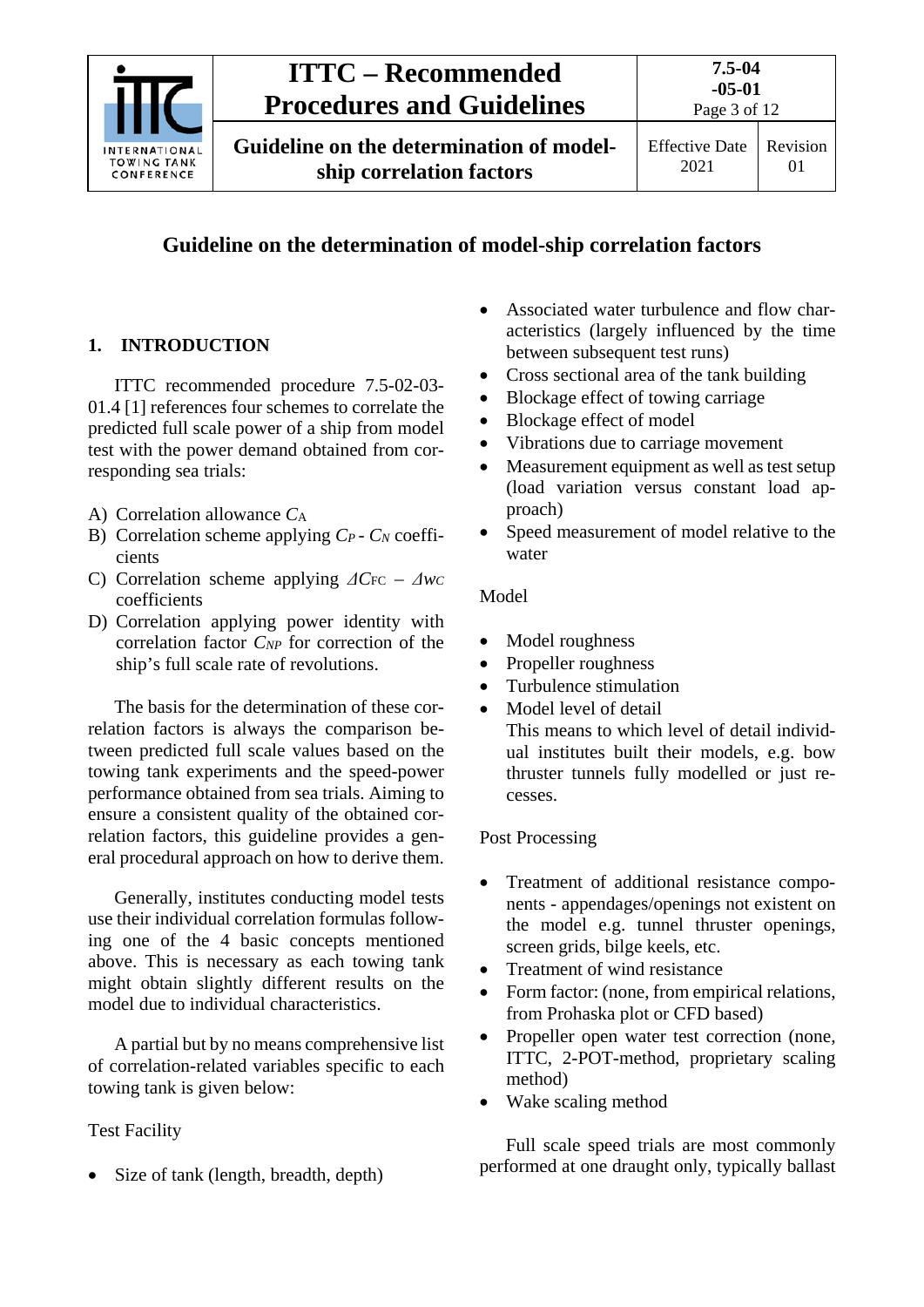| INTERNATIONAL<br><b>TOWING TANK</b><br>CONFERENCE | <b>ITTC – Recommended</b><br><b>Procedures and Guidelines</b>        | 7.5-04<br>$-05-01$<br>Page 4 of 12 |          |
|---------------------------------------------------|----------------------------------------------------------------------|------------------------------------|----------|
|                                                   | Guideline on the determination of model-<br>ship correlation factors | <b>Effective Date</b><br>2021      | Revision |

draught for dry cargo ships. The contract speedpower performance is usually defined on loaded drafts, commonly called "design draft". For the verification of the Energy Efficiency Design In $dex$  (EEDI)<sup>[1](#page-3-2)</sup> also loaded draughts have been defined as reference. Hence, the speed trial results have to be converted from ballast to loaded condition. This is done based on predictions from model test results for the two draughts under consideration.

The correlation factors for trial (ballast) draught are normally well validated using the feedback from a large number of sea trials, whereas there is very limited data available to validate the correlation factors for other draughts.

This guideline presents reasons for test facilities using different correlation factors to predict ship power and identifies key variables that influence the correlation factors. The guideline presents a general approach for establishing a model-ship power correlation and addresses the uncertainty in validating the correlation factors for other draughts.

# <span id="page-3-0"></span>**2. PARAMETERS AND SYMBOLS**

| $C_{\rm A}$ | Correlation allowance on resistance.                                   |
|-------------|------------------------------------------------------------------------|
| $C_{AA}$    | Wind resistance coefficient                                            |
| $C_{\rm B}$ | <b>Block coefficient</b>                                               |
| $C_{\rm F}$ | Frictional resistance coefficient ac-<br>cording to ITTC 1957          |
| $C_N$       | Trial correction for propeller rate<br>of revolution at speed identity |
| $C_{NP}$    | Trial correction for propeller rate<br>of revolution at power identity |

<span id="page-3-2"></span><sup>&</sup>lt;sup>1</sup> MARPOL Annex VI, Chapter 4, see [4]

 $\overline{a}$ 

- $C_P$  Correlation allowance on delivered power
- $C_{\text{T}}$  Total resistance coefficient
- $C_w$  Wave-making resistance coefficient
- Propeller advance coefficient
- $P_D$  Delivered power
- $P_{\rm F}$  Effective power
- *Re* Reynolds number
- $R_{\rm T}$  Total resistance
- S Wetted surface
- *T* Draught of the ship
- V Ship speed
- $\Delta C_{\rm F}$  Roughness allowance
- $\Delta C_{\rm EC}$ Individual correction term for roughness allowance
- $\Delta w_c$  Wake fraction allowance
- $\eta_{\rm D}$ Propulsive efficiency or quasi-propulsive coefficient
- $\rho$  Water density
- *t* Water temperature
- <span id="page-3-1"></span> $\rho$  Viscosity of water

# **3. DESCRIPTION OF CORRELATION PROCEDURES**

This guideline provides a general approach on how a model-ship power correlation can be established. This shall be based on systematic comparison between sea trial results and speed-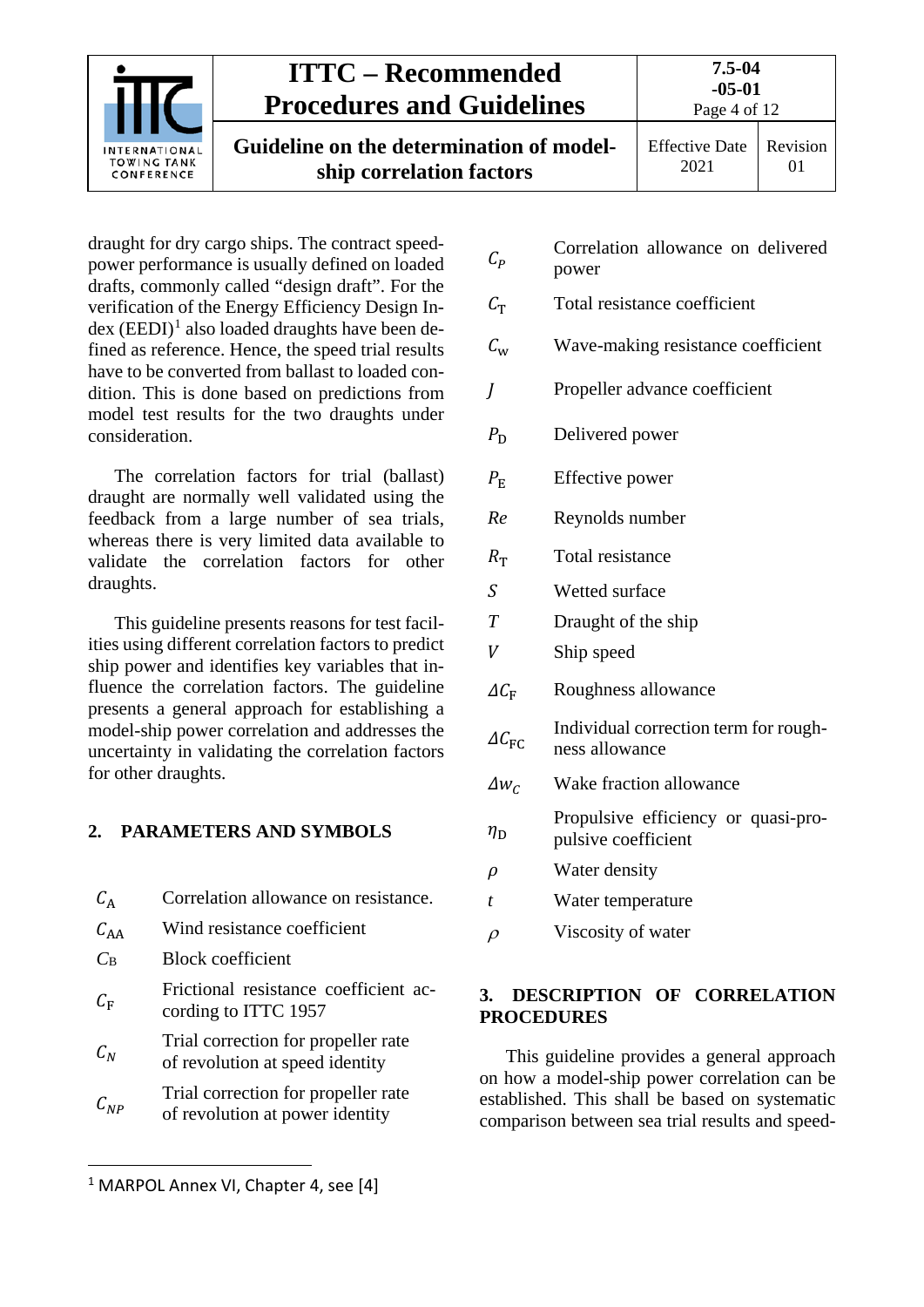| <b>INTERNATIONAL</b><br><b>TOWING TANK</b><br>CONFERENCE | <b>ITTC</b> – Recommended<br><b>Procedures and Guidelines</b>        | 7.5-04<br>$-05-01$<br>Page 5 of 12 |          |
|----------------------------------------------------------|----------------------------------------------------------------------|------------------------------------|----------|
|                                                          | Guideline on the determination of model-<br>ship correlation factors | <b>Effective Date</b><br>2021      | Revision |

power performance predictions. The correlation shall be a correction for any systematic error in the model-ship – power correction, including any facility and procedural bias. It is therefore recommended that each institution maintains its own model-ship power correlation [1].

# <span id="page-4-0"></span>**3.1 General Procedure and minimum requirements for determination of towing tank specific correlation factors**

A correlation factor is derived from the comparison of sea trial data and the results of the predictions. This correlation factor accounts for effects not covered by the applied models, procedures and assumptions made herein (see ITTC Recommended Procedures and Guidelines: Performance Prediction Method [1]). The following four basic schemes for correlation are available in the performance prediction method:

- 1. *C*<sup>A</sup> -correlation scheme is based on the difference in total resistance, deduced from the sea trials.
- 2. *CP-CN* -correlation scheme is based on the relation of delivered powers and rates of revolution.
- 3.  $\Delta C_{\text{FC}}$ - $\Delta w_C$ -correlation scheme which also results in a resistance correction.
- 4. *CP-CNP* -correlation assuming power identity. Here the procedure for deriving the correlation factors is equivalent to the C*P*-C*<sup>N</sup>* correlation scheme.

Using a correlation scheme correcting the vessel's resistance  $(C_A)$  is favorable as the relationship between rates of revolution and delivered power is derived from physical principles.

Only one single correlation scheme should be applied at a time. Before calculating correlation factors from the comparison of sea trial results and predictions, the following preconditions must be satisfied:

- 1. Full scale sea trial results are evaluated and corrected according to ITTC recommended procedure (see [2])
- 2. The prediction for trial condition is made for the same conditions as the evaluated and corrected sea trial results (i.e. draught, speed, water temperature, water density, etc.).
- 3. The prediction for trial condition has been made without applying any correlation factors.

The following consecutive steps need to be carried out for deriving a correlation formula:

1. Find an individual correlation factor for each pair of available

> $P_{\text{D,Trial}}/P_{\text{D, Model}}$  and  $n_{\text{Trial}}/n_{\text{Model}}$ , respectively. This should be done for all speeds where corresponding pairs are available.

- Find input parameters which are correlated with the resulting factors
- From the whole set of individual correlation factors and the identified input parameters, regression formulas can be derived (see [3.3](#page-6-1) [Parameters of the correlation model\)](#page-6-1)

In case a *CP* –correlation model is used, the determination of  $C_p$ (tank, ship type......etc.) is straight forward as it is simply the ratio of the delivered power in sea trials to the predicted power from the model test results:

$$
C_P = \frac{P_{\text{D,Trial}}}{P_{\text{D,Model}}}
$$

The same applies to  $C_N$ .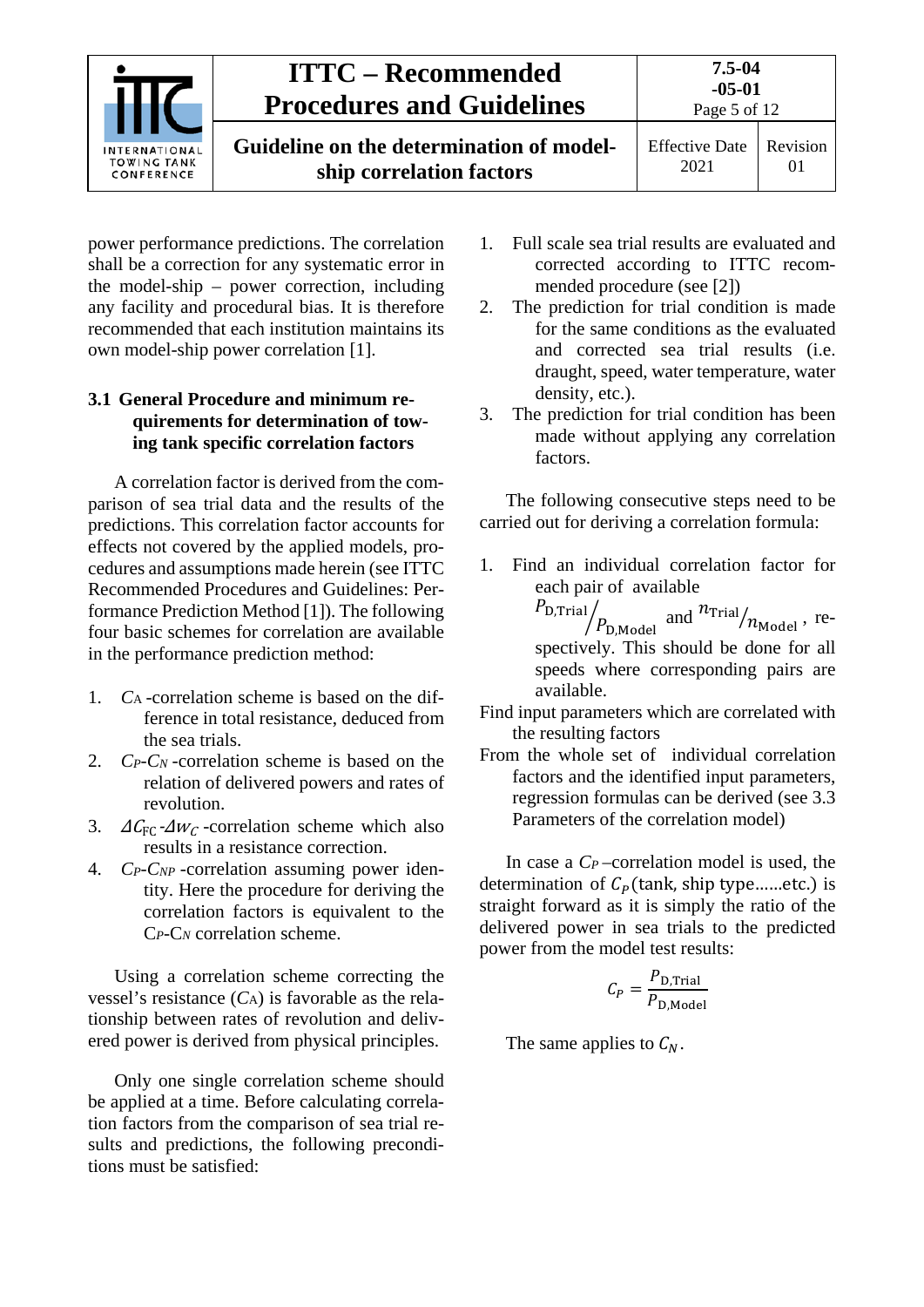| <b>INTERNATIONAL</b><br><b>TOWING TANK</b><br>CONFERENCE | <b>ITTC – Recommended</b><br><b>Procedures and Guidelines</b>        | 7.5-04<br>$-05-01$<br>Page 6 of 12 |          |
|----------------------------------------------------------|----------------------------------------------------------------------|------------------------------------|----------|
|                                                          | Guideline on the determination of model-<br>ship correlation factors | <b>Effective Date</b><br>2021      | Revision |



<span id="page-5-0"></span>Figure 1. Determining optimal  $C_A$  iteratively

The determination of *C*<sup>A</sup> requires additional effort. In an iterative process, the performance prediction is evaluated by altering the *C*<sup>A</sup> value until the corrected delivered power at sea trials is met. The iterative solution is necessary as the propulsive efficiency  $\eta_D$  represents a non-linear relationship between effective power  $P_{\rm E}$  and delivered power  $P_D$ . For the determination of the correlation factor  $C_A$ , the values for  $\eta_H$  and  $\eta_R$ are taken from the model tests while the propeller efficiency  $\eta_0$  is obtained from the propeller open water characteristics.

The prediction of full scale power with  $C_A$  = 0 delivers:

$$
C_{\text{T,Model}} = C_{\text{W}} + \Delta C_{\text{F}} + C_{\text{F}}(1+k) + C_{\text{AA}}
$$

and

$$
P_{\text{D,Model}} = C_{\text{T,Model}} \cdot \frac{\rho}{2} \cdot V^3 \cdot S \cdot \frac{1}{\eta_{\text{D,Model}}}
$$

The wind coefficient and the frictional resistance coefficient including the roughness allowance are determined according to the ITTC performance prediction method [1].

Together with the relationship of delivered power  $C_p$  as derived above the following relationship can be found:

$$
C_{\rm A} = C_{\rm T, Model} \left[ C_P \frac{\eta_{\rm D,Trial}(C_{\rm A})}{\eta_{\rm D, Model}} - 1 \right]
$$

From this  $C_A$  can be found for individual pairs of values by iteration as shown in the flowchart [\(Figure 1\)](#page-5-0).

For correlation schemes applying  $\Delta C_{\text{FC}}$  and  $\Delta w_c$  a similar approach can be used. This correlation scheme corrects the resistance as well as the propulsive efficiency. Again an iterative procedure is needed. The determination of the correlation factors requires a system of two equations with two unknowns to be solved: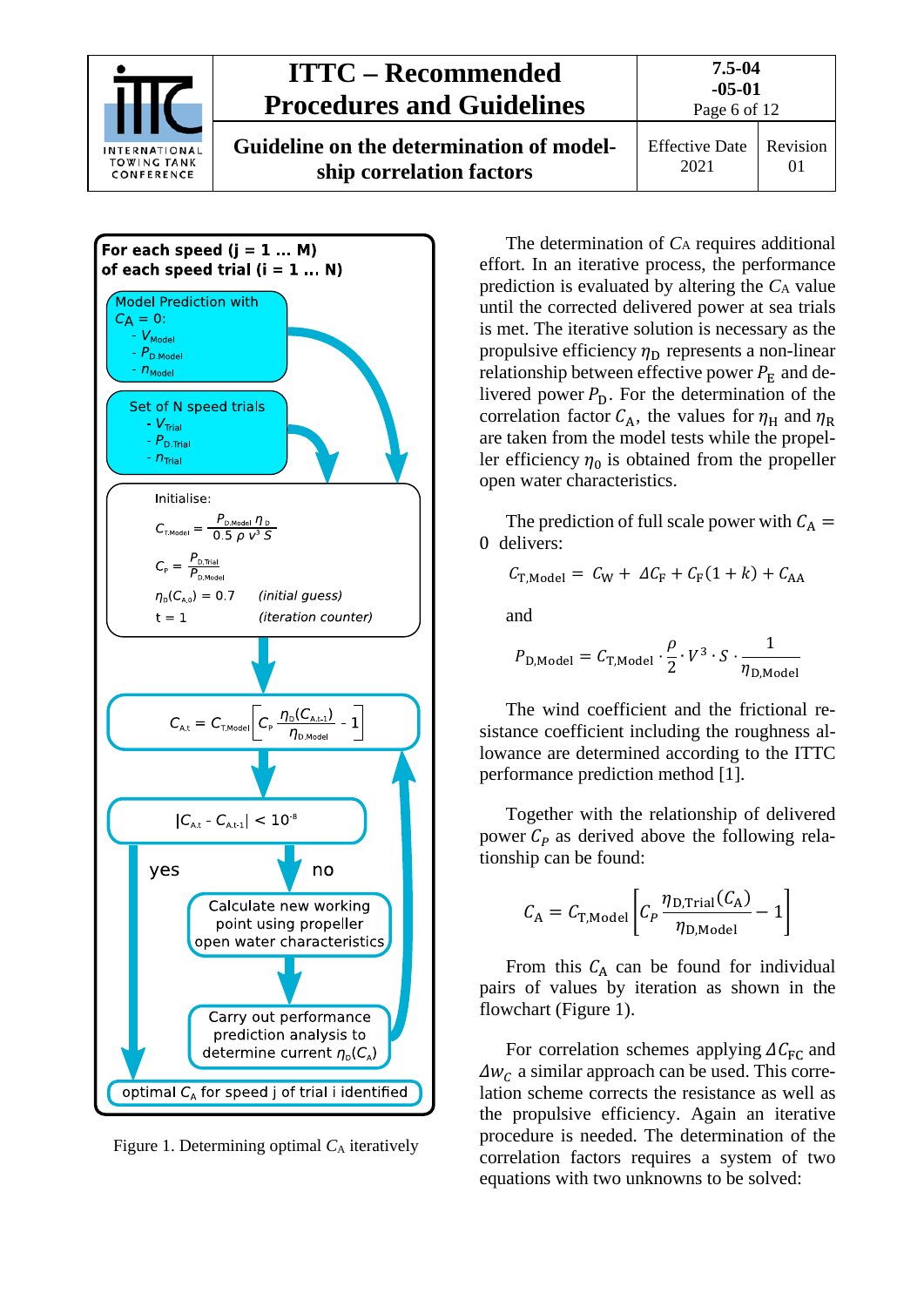

# **ITTC – Recommended Procedures and Guidelines**

**Guideline on the determination of modelship correlation factors**

$$
n_{\text{trial}} = \frac{(1 - w + \Delta w_C) \cdot V}{J \cdot D}
$$

$$
C_{\text{T,trial}} = C_{\text{W}} + \Delta C_F + C_{\text{F}}(1 + k) + C_{\text{A}} + C_{\text{AA}}
$$

$$
+ \Delta C_{\text{FC}}
$$

The accuracy of the correlation factors received by the above formulae is highly dependent on the quality of  $P_D$  and *V* determined in sea trials. Please note the influence of speed is to the power of three in this context.

# <span id="page-6-0"></span>**3.2 Minimum Requirements**

The following minimum requirements have to be met in order to maintain consistency in the data and to obtain a valid dataset suitable for deriving a correlation formula:

- Geometric conformity of ship hull, appendages and propeller
- Model tests and full scale trials shall be performed in accordance with the ITTC recommended procedures
- When performing the analysis, all sea trial results shall be evaluated according to the same procedure (ITTC Recommended Procedures and Guidelines: Analysis of Speed/Power Trial Data [2])
- When deriving a correlation factor, consistent methods shall be applied for predictions from the model test.

# <span id="page-6-1"></span>**3.3 Parameters of the correlation model**

Each towing tank is using its own, specific regression model for the correlation scheme. Consequently, the correlation formulae depend on different variables and do not have the same number of degrees-of-freedom. Usually the correlation formulae are not made public as they are proprietary know-how of the towing tanks. From various studies and publications, examples for candidate parameters for use in correlation models have been found as listed below:

- Ship dimensions (Displacement)
- Model scale (*λ*)
- Hull form characteristics (L/B, B/T, *C*B, *L*CB, etc.)
- Reynolds number (*Re*)
- Tank characteristics (e.g. size of model in relation to tank size)
- Draught of the vessel (*T*)

The regression model may be derived by multivariate regression analysis. The significance of the individual parameters has to be tested by statistical instruments. In order to obtain statistical significant results, the sample has to be of a certain minimum size. This depends on the number of parameters used for the correlation scheme. According to Green [5] the following rule of thumb may be used for the determination of required sample sizes:

$$
n>50+8\cdot m
$$

*n* number of samples, *m* number of independent variables in the regression formula.

# <span id="page-6-2"></span>**3.4 Uncertainties in the Source Data and the Influence on the Correlation Factors**

The uncertainty in the model-ship correlation factor incorporates uncertainties from the model tests, uncertainties associated with the full scale prediction procedure and uncertainties related to sea trials and sea trial evaluation. Further uncertainties may arise from geometry deviations of the actual hull, propeller and hull deflections during sea trials.

ITTC Guideline 7.5-02-01-01 [3] provided general guidance on how to assess uncertainty in experimental hydrodynamics.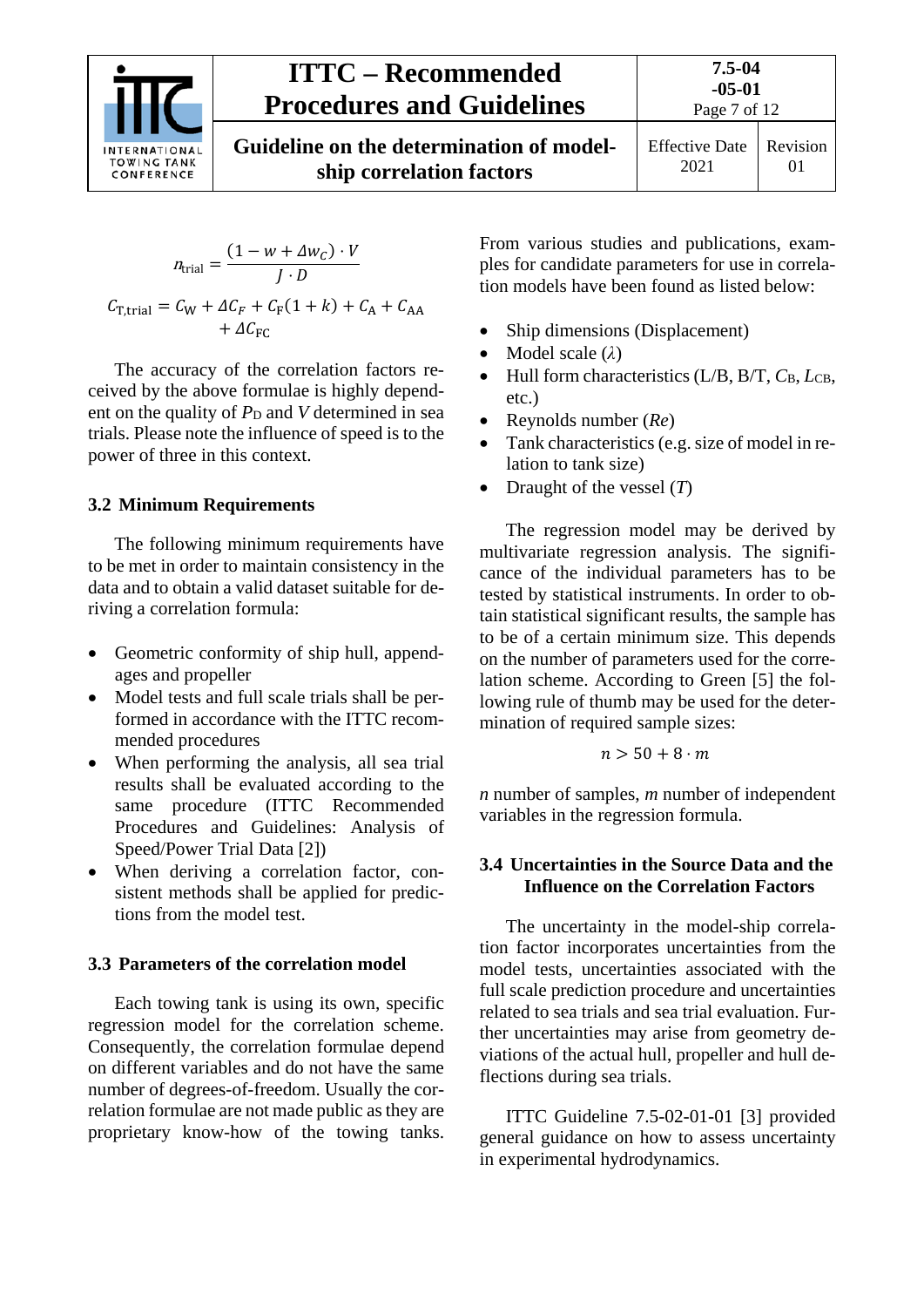| <b>INTERNATIONAL</b><br><b>TOWING TANK</b><br>CONFERENCE | <b>ITTC – Recommended</b><br><b>Procedures and Guidelines</b>        | 7.5-04<br>$-05-01$<br>Page 8 of 12 |          |
|----------------------------------------------------------|----------------------------------------------------------------------|------------------------------------|----------|
|                                                          | Guideline on the determination of model-<br>ship correlation factors | <b>Effective Date</b><br>2021      | Revision |

ITTC provides additional guidelines listed below on how to assess uncertainty in resistance and propulsion tests:

- $\bullet$  7.5-02-02-02 General Guideline for Uncertainty Analysis in Resistance Tests
- $\bullet$  7.5-02-02-02.1 Example for Uncertainty Analysis of Resistance Tests in Towing Tanks
- $\bullet$  7.5-02-02-02.2 Practical Guide for Uncertainty Analysis of Resistance Measurement in Routine Tests
- $\bullet$  7.5-02-03-01.2 Propulsion, Performance Uncertainty Analysis, Example for Propulsion Tests

# <span id="page-7-0"></span>**4. REFERENCES AND BIBLIOGRAPHY**

[1] ITTC 7.5-02-03-01.4, Recommended Procedures and Guidelines: 1978 ITTC Performance Prediction Method, 2020.

- [2] ITTC 7.5-04-01-01.1, Recommended Procedures and Guidelines: Preparation, Conduct and Analysis of Speed/Power Trials, ITTC 2020.
- [3] ITTC 7.5-02-01-01, Recommended Procedures and Guidelines: Guide to the Expression of Uncertainty in Experimental Hydrodynamics, ITTC 2014.
- [4] International Maritime Organization (IMO), MARPOL Consolidated Edition 2017
- [5] Green, S.B.: How many subjects does it take to do a regression analysis? Multivariate Behavioural Research, 26, 499-510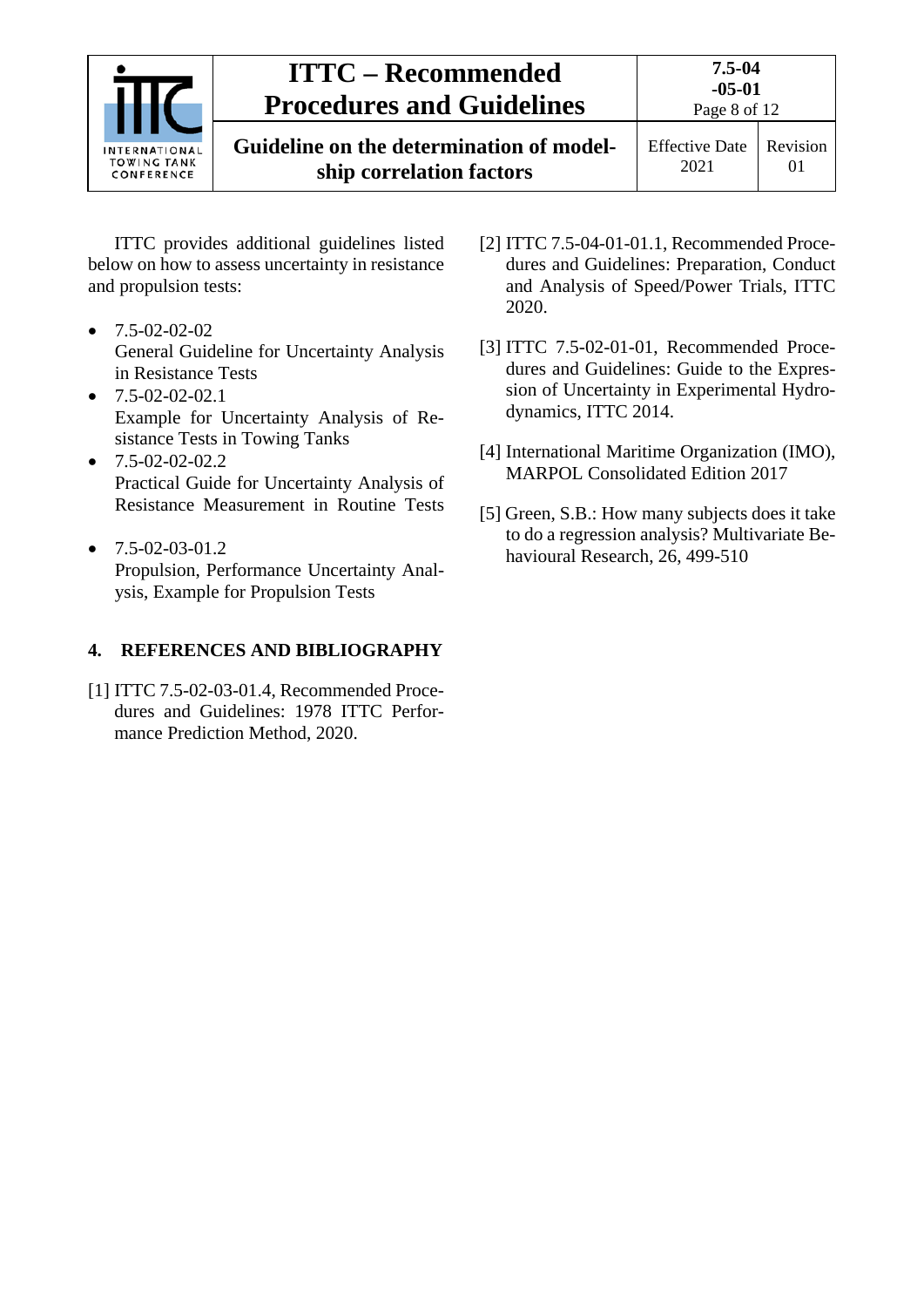

# <span id="page-8-0"></span>**: STUDY ON THE DRAUGHT DEPENDENCY OF CA CORRELATION FAC-TOR (INFORMATIVE)**

This study was carried out by selected towing tanks in order to identify in how far draught dependencies of the correlation factors (e.g.  $\tilde{C}_A$ ) can be handled in a uniform way.

# <span id="page-8-1"></span>**A.1. Background**

Full scale speed trials are most commonly performed at one draught only, typically ballast draught for dry cargo ships. The EEDI-speed is derived at a loaded draught. Hence, the speed trial results have to be converted from ballast to full load. This is done by using model test predictions for the two draughts. The correlation factors for ballast draught are normally well validated using feedback from a large number of sea trials, whereas there is very limited statistics available in the world to validate the correlation factors for other draughts. This introduces an uncertainty when determining the EEDI speed.

Test facilities world-wide have addressed this problem in different ways. Some facilities assume that the correlation factors derived at ballast draught are also valid for full load. Other facilities are assuming that the correlation factors vary with the draught. This has led to a large discrepancy in the full load speed power predictions between the different test facilities in the world.

The question on how the correlation factors vary with draught has been discussed widely in the community in the recent past.

#### <span id="page-8-2"></span>**A.2. General guidelines**

One solution would be that those yards or institutes that do have statistics of multi-draught sea trials or performance data are willing to

share this. Some data of this kind have been published in the "2015 Industry Guidelines from the MEPC Joint Industry Working Group". A large number of data based on the experiences are presented as *ΔCP* (*CP*-ballast minus *CP*-full load) against the ratio of the displacements for the two draughts, i.e. it indicates a correlation-factor-todraught-relation.

A problem with this approach is that correlation factors are by nature specific for a given towing tank and for a given extrapolation method. Each towing tank institute uses its own variant of the ITTC extrapolation method. The following items are some, but not all, choices that can affect the draught dependency:

- Type of correlation factors, *CP CN* or *ΔC*FC  $-\Delta w_c$ .
- Use of CA: none at all, a function of Reynolds number, or a function of main dimensions?
- Form factor: none, from empirical relations, from Prohaska plot, or other?
- Wind resistance: from wind tunnel test, empirical formula, or other?
- Hull roughness, dependent on draught?

#### <span id="page-8-3"></span>**A.3. Method-dependency study**

In order to study how the differences in extrapolation method affect the correlation-factorto-draught-relations, we performed a small survey among a few selected ITTC members. Two fictive model test cases were provided together with fictive sea trial results, for two draughts. The participants were firstly asked to evaluate the model test data with their own extrapolation method. Secondly, to pretend that they would use the provided fictive sea trial data to adjust their own correlation factors, in the same way as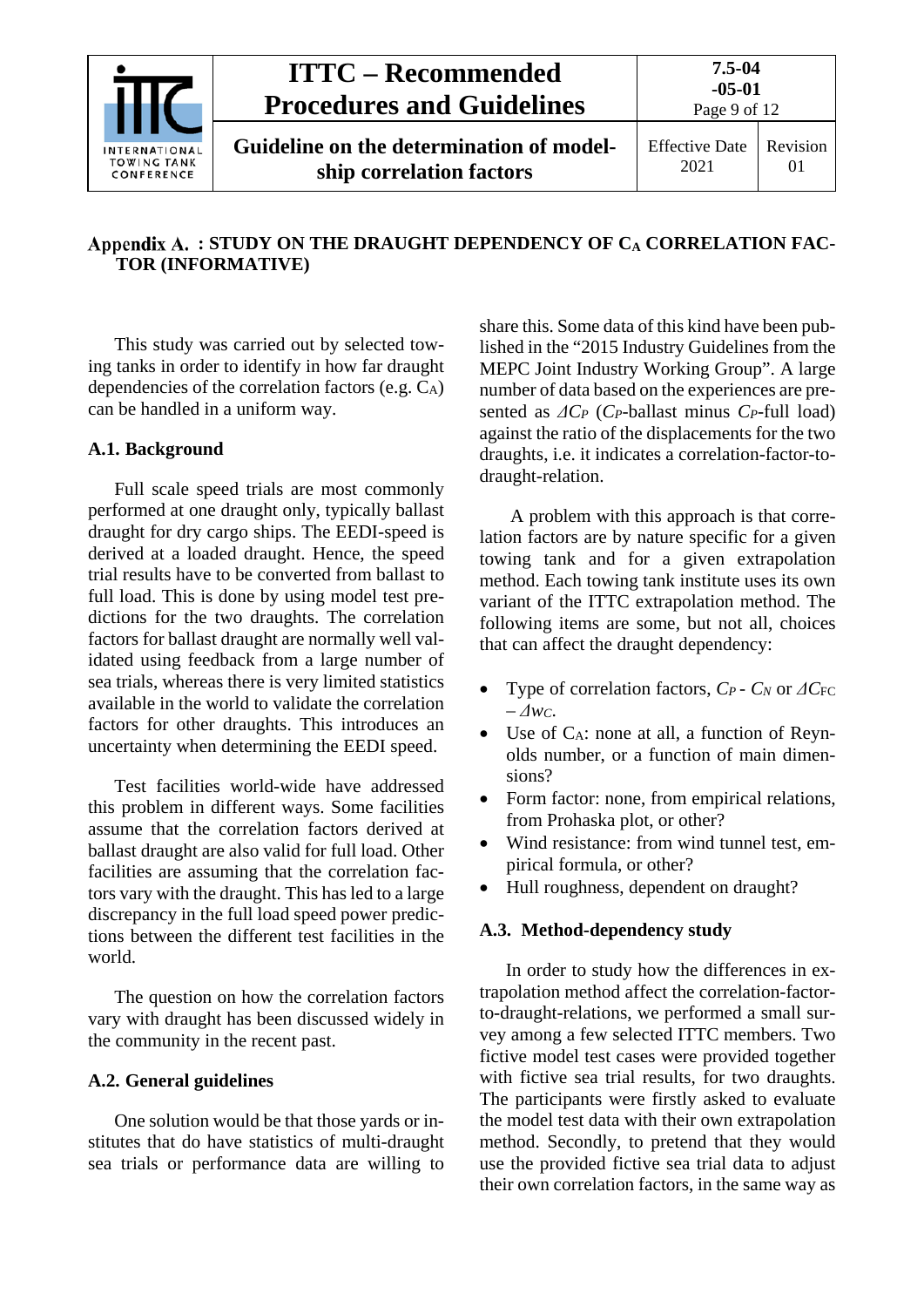| <b>INTERNATIONAL</b><br><b>TOWING TANK</b><br>CONFERENCE | <b>ITTC – Recommended</b><br><b>Procedures and Guidelines</b>        | $7.5 - 04$<br>$-05-01$<br>Page 10 of 12 |                      |
|----------------------------------------------------------|----------------------------------------------------------------------|-----------------------------------------|----------------------|
|                                                          | Guideline on the determination of model-<br>ship correlation factors | <b>Effective Date</b><br>2021           | Revision<br>$\Omega$ |

they would normally do at their institute. As the last step, the participants were asked to compute the difference of the adjusted correlation factors for the two draughts, i.e.  $C_P$  or  $\Delta C_F$ c.

The result is shown in Figure A1. Clearly, there is a large dependency between  $C_P$  and the extrapolation method (i.e. the facility). The conclusion is that correlation-factor-to-draught-relations cannot be valid in common. They have to be derived individually for each facility.



Figure A1: Result of method-dependency survey. (Blue marks come from the SAJ-study referred to in "2015 Industry Guidelines for Calculation and Verification of the EEDI.")

## <span id="page-9-0"></span>**A.4. Individual guidelines**

Even though it is highly appreciated that yards and other organizations publish full scale data, as the mentioned SAJ-study, it is concluded above that these cannot be used in common. However, for many test facilities getting hold of a sufficient amount of multi-draught full scale data is unmanageable task. One solution would be that full scale data is published together with the corresponding model scale data. With published model and full scale data, each facility could check their own correlation-factor-to-draught-relation using their own variant of extrapolation method.

ITTC could assist their members in this question by persuading yards and ship-owners to publish full scale data together with model scale data. The type of full scale data that can be used is:

- Speed trials at different draughts carried out in a sequence.
- Full load speed trials carried out once the ship is taken in operation, to be compared with the yard speed trials at ballast.
- Several in-service speed trials carried out at different draughts during operation.
- Comparison of performance index at various draughts from operational data over longer periods.

In any of these cases, care should be taken that the full scale data is of sufficient quality and contain sufficient number of individual samples (individual hull forms). Moreover, the effect of fouling will be significant when comparing speed trials separated in time, which can lead to misleading conclusions. The latter should be subject of future work in order to develop suitable correction strategies.

#### <span id="page-9-1"></span>**A.5. Summary and Conclusions**

- It is very important to clarify how the draught should influence on the correlation factors used for model test extrapolation.
- Since each model basin uses their own variant of extrapolation method, it is not possible to generate general guidelines. Each model test facility has to derive their own correlation-factor-to-draught-relations.
- ITTC can assist by persuading yards and ship owners to provide multi-draught model and full scale data.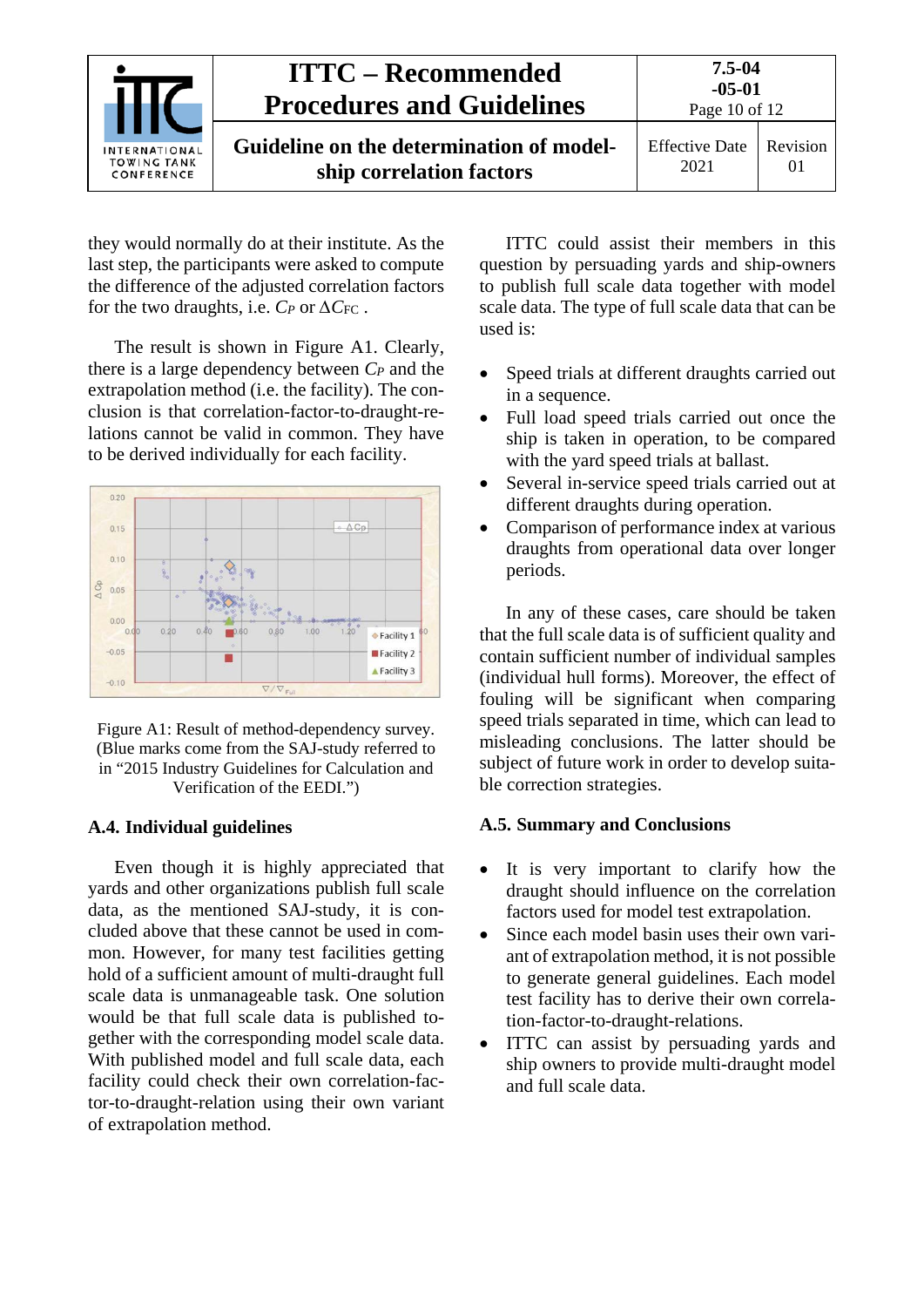

# <span id="page-10-0"></span>**RESULTS OF THE SAJ-ITTC STUDY (INFORMATIVE)**

## <span id="page-10-1"></span>**B.1. Basic Principles**

For dry cargo vessels it is difficult or unfeasible to conduct speed trials at full load condition or a stipulated condition. For such cases speed trials are performed at "trial condition" and the result of the speed trials is converted to that of full load/stipulated condition using tank test results.

The power curve for full load/stipulated condition is obtained from the results of the speed trials at 'trial condition' by using the power curves predicted by the tank tests. The tank tests shall be carried out at both conditions; 'trial condition', corresponding to the actual condition during the speed trials, and full load/stipulated condition.

Power curve prediction based on the ITTC Recommended Procedure 7.5-02-03-01.4 "1978 ITTC Performance Prediction Method (PPM)" requires not only tank test results but also model-ship correlation factors. Therefore the difference of the model-ship correlation between the full load/stipulated condition and "trial condition" is very important.

SAJ-ITTC study was conducted so as to offer the relationship of model-ship correlation between the full load/stipulated condition and "trial condition".

SAJ-ITTC Study for the Model-Ship Correlation between Full Load and Ballast Condition

Since each tank test institution or shipyard is generally using its own model-ship correlation method based on the ITTC PPM", this study was carried out by evaluating difference of modelship correlation between full load/stipulated condition and trial condition against ratio of displacement of trial condition to full load/stipulated condition. The correlation method used in this study was according to method  $1$  ( $C_P$  -  $C_N$ ) or method 2 ( $\Delta C_{\text{FC}}$  -  $\Delta w_C$ ) of the 1978 ITTC PPM.

The study was originally carried out based on the data from SRC, Shipbuilding Research Centre of Japan. Number of data is 773 of all kind of ships.

- Design Full load condition 312
- The other condition 461

Figure B1 shows difference of correlation factor for the method 1 ( $\delta C_P$ ) versus displacement ratio ( $V<sub>trial</sub>/V<sub>full</sub>$ ). The tendency indicates increasing  $\delta C_P$  values with decreasing displacement. These values, however, are provided by clients and not derived from standardized correlation procedures. Most of them are not confirmed at sea trial or other.

Figure B2 shows difference of model-ship correlation for method 2 (*δΔC*FC) using the same data as those for method 1. The sea trial data of 59 series of tanker data are also plotted in Figure B2. The scatter is not small, but is distributed around the SRC data. Where,

 $\delta C_P = C_{\text{Prial}} - C_{\text{Prill}}$ 

 $δ$ *AC*<sub>FC</sub> =  $AC$ <sub>FCtrial</sub>- $AC$ <sub>FCfull</sub>

- *CP*trial: model-ship correction factor in method 1 at trial condition
- *CP*full: model-ship correction factor in method 1 at full load condition
- *ΔC*<sub>FCtrial</sub>: model-ship correction factor in method 1 at trial condition
- *ΔC*FCfull: model-ship correction factor in method 1 at full load condition